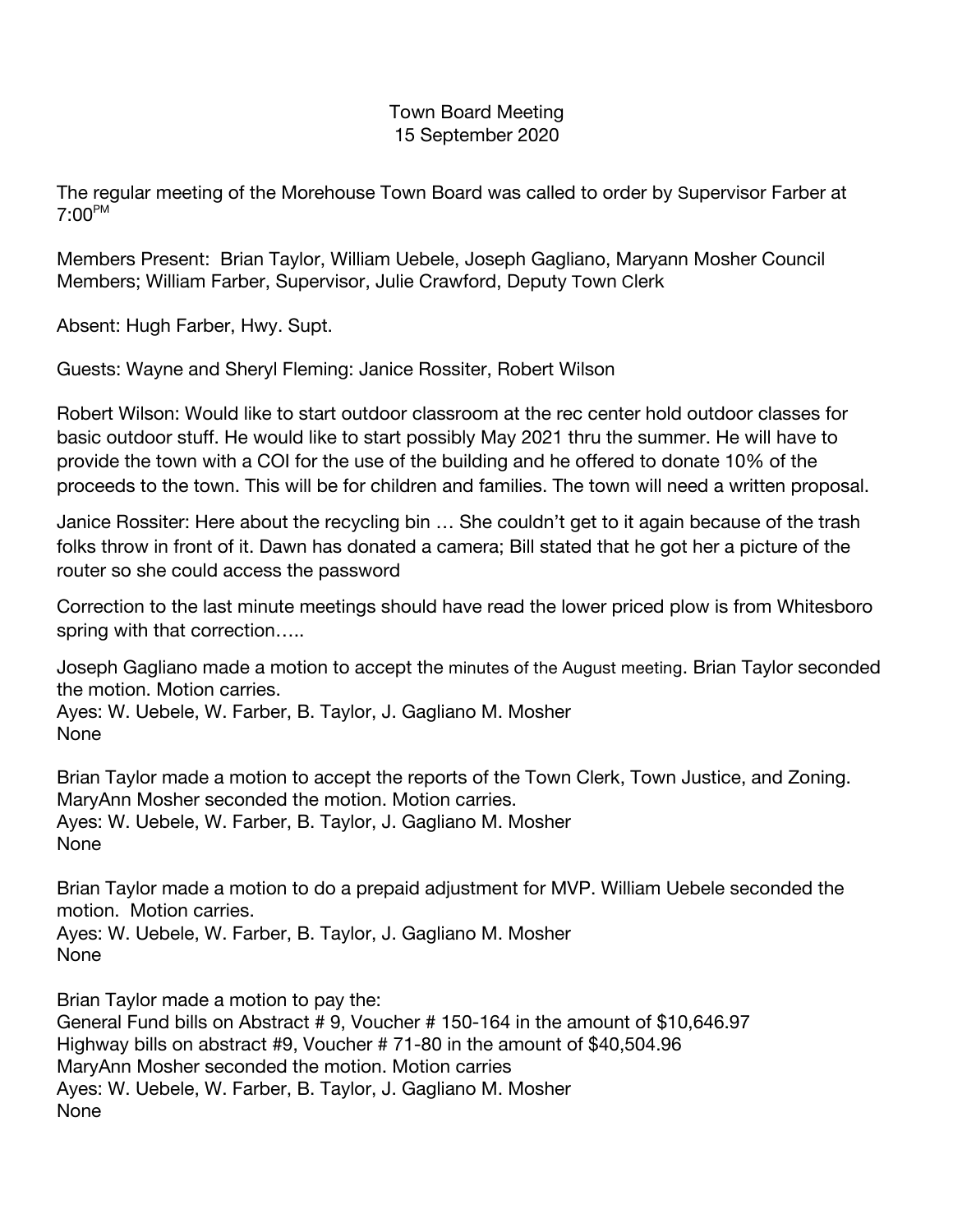William Uebele made a motion to purchase the tanks from J&R Eldridge, the regulators and the other misc. items needed and have them set and have them set the tanks for the automatic generator. Brian Taylor seconded the motion. Motion carries Ayes: W. Uebele, W. Farber, B. Taylor, J. Gagliano M. Mosher None

Brian Taylor made a motion to amend the New York state retirement with the correct term dates. William Uebele seconded the motion. Motion carries Ayes: W. Uebele, W. Farber, B. Taylor, J. Gagliano M. Mosher None

William Uebele made a motion to go with the recommendation from Gorman, for the sealing on the Fayle Road and the Erb Road at a cost of \$3,228.03. Brian Taylor seconded the motion. Motion carries

Ayes: W. Uebele, W. Farber, B. Taylor, J. Gagliano M. Mosher None

William Uebele made a motion to pave the Town Hall parking lot and the Firehouse parking lot done by the same vendor. Brian Taylor seconded the motion. Motion carries Ayes: W. Uebele, W. Farber, B. Taylor, J. Gagliano M. Mosher None

William Uebele made a motion to have Bill Farber sign the permit with the Army Core of Engineers. MaryAnn Mosher seconded the motion. Motion carries Ayes: W. Uebele, W. Farber, B. Taylor, J. Gagliano M. Mosher None

 $\geq$  2021 Town Budget: October meeting will go over the budget. public hearing on the budget in November

- $\triangleright$  After the State & FEMA went and inspected the Fayle Road Bridge, the County went in the next day and got working on the ramping so that folks could cross the bridge with their ATV's & UTV's to get back to their camps
- $\triangleright$  CNS engineering Has approved both properties for the EMS tower

William Uebele made a motion to adjourn the meeting. Brian Taylor seconded the motion. Motion carries

Ayes: W. Uebele, W. Farber, B. Taylor, J. Gagliano M. Mosher None